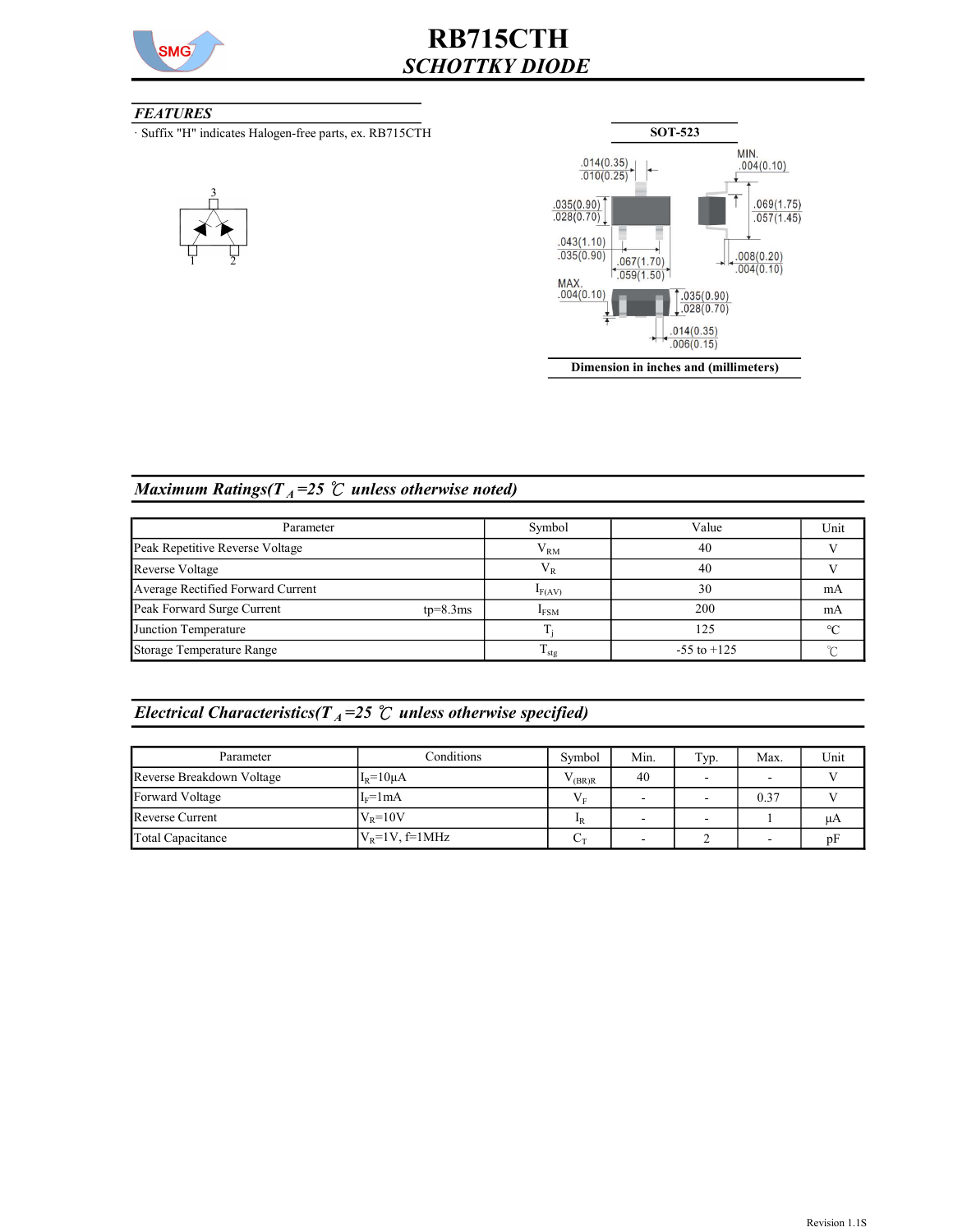

## RB715CTH SCHOTTKY DIODE

## RATINGS AND CHARACTERISTIC CURVES





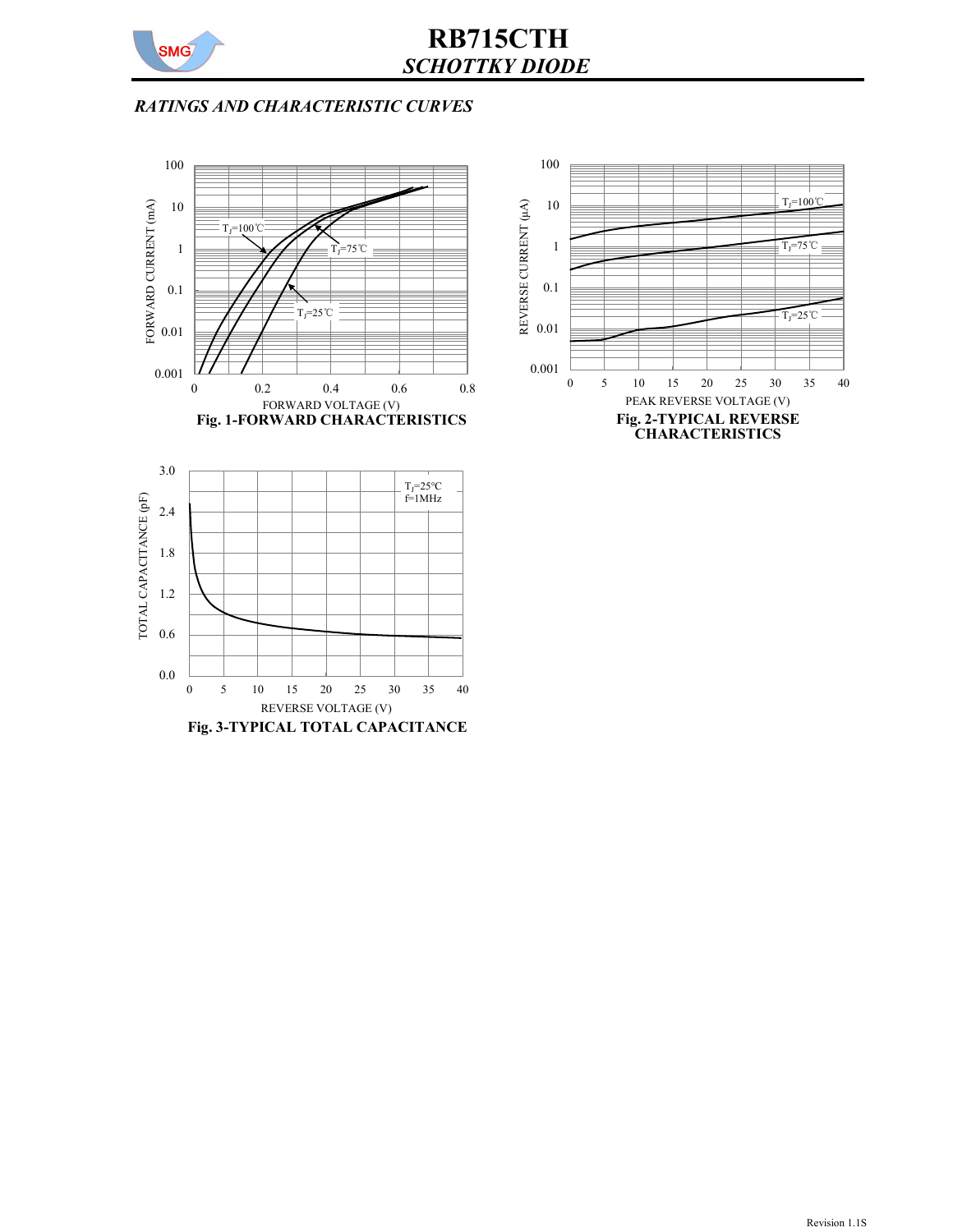

## TAPE & REEL SPECIFICATION



| <b>Item</b>            | <b>Symbol</b>  | <b>SOT-523</b>    |
|------------------------|----------------|-------------------|
| Carrier width          | $A_0$          | $1.85 \pm 0.10$   |
| Carrier length         | $\mathbf{B}_0$ | $1.85 \pm 0.10$   |
| Carrier depth          | K              | $1.05 \pm 0.10$   |
| Sprocket hole          | d              | $1.50 \pm 0.10$   |
| Reel outside diameter  | D              | $178.00 \pm 2.00$ |
| Feed hole width        | $D_0$          | $13.00 \pm 0.50$  |
| Reel inner diameter    | $D_1$          | MIN. 50.00        |
| Sprocke hole position  | Е              | $1.75 \pm 0.10$   |
| Punch hole position    | F              | $3.50 \pm 0.10$   |
| Sprocke hole pitch     | $P_0$          | $4.00 \pm 0.10$   |
| Punch hole pitch       | $P_1$          | $4.00 \pm 0.10$   |
| Embossment center      | P <sub>2</sub> | $2.00 \pm 0.10$   |
| Overall tape thickness | T              | MAX. 0.60         |
| Tape width             | W              | $8.00 \pm 0.20$   |
| Reel width             | W1             | <b>MAX.</b> 10.00 |

### ORDER INFORMATION

| Package | Reel Size | Juantity |
|---------|-----------|----------|
| SOT-523 | 711       |          |

#### MARKING CODE

| .           |              |  |
|-------------|--------------|--|
| Part Number | Marking Code |  |
| RB715CTH    |              |  |